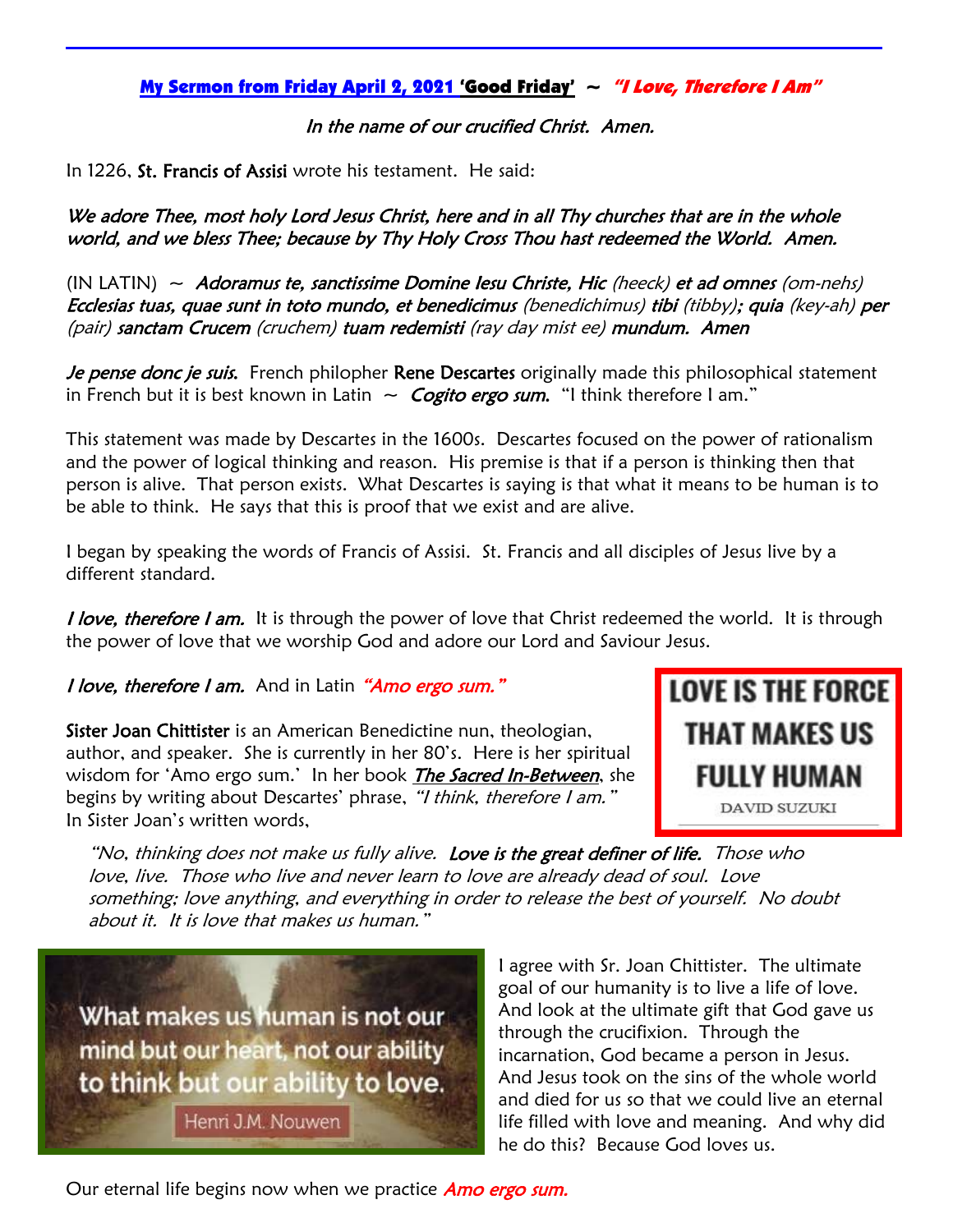God is defined as love in the Bible by the Apostle John  $\sim$ 

## "Whoever does not love does not know God, for God is love." 1 John 4:8

This capacity to love comes from God and is God.

William Blake was a poet in England in the early 1800s. Here is one of his most famous quotes that is on plaques posted in many gardens around the world:

> "To see a World in a Grain of Sand And a Heaven in a Wild Flower, Hold Infinity in the palm of your hand And Eternity in an Hour."

And here is what Blake said about love:

"If a thing loves, it is infinite."

"Man is love." (Today we would say 'Humanity is love' or 'People are love.')

May **amo ergo sum** be a cry that carries us from the cross of Christ through to the resurrection. Today we are in the second day of the Triduum, the holy 3 days of Maundy Thursday, Good Friday, and Holy Saturday.

(Note to Readers: I then showed a slide presentation prepared by Archbishop Anne with pictures of health care professionals showing love and kindness during the past year of the pandemic.)

It is love that brings us here and love that will carry us through. Love is the greatest gift that we can offer another person and this gift goes into eternity.

(I paraphrased the following from 1 Corinthians 13)  $\sim$ 



Amo ergo sum.